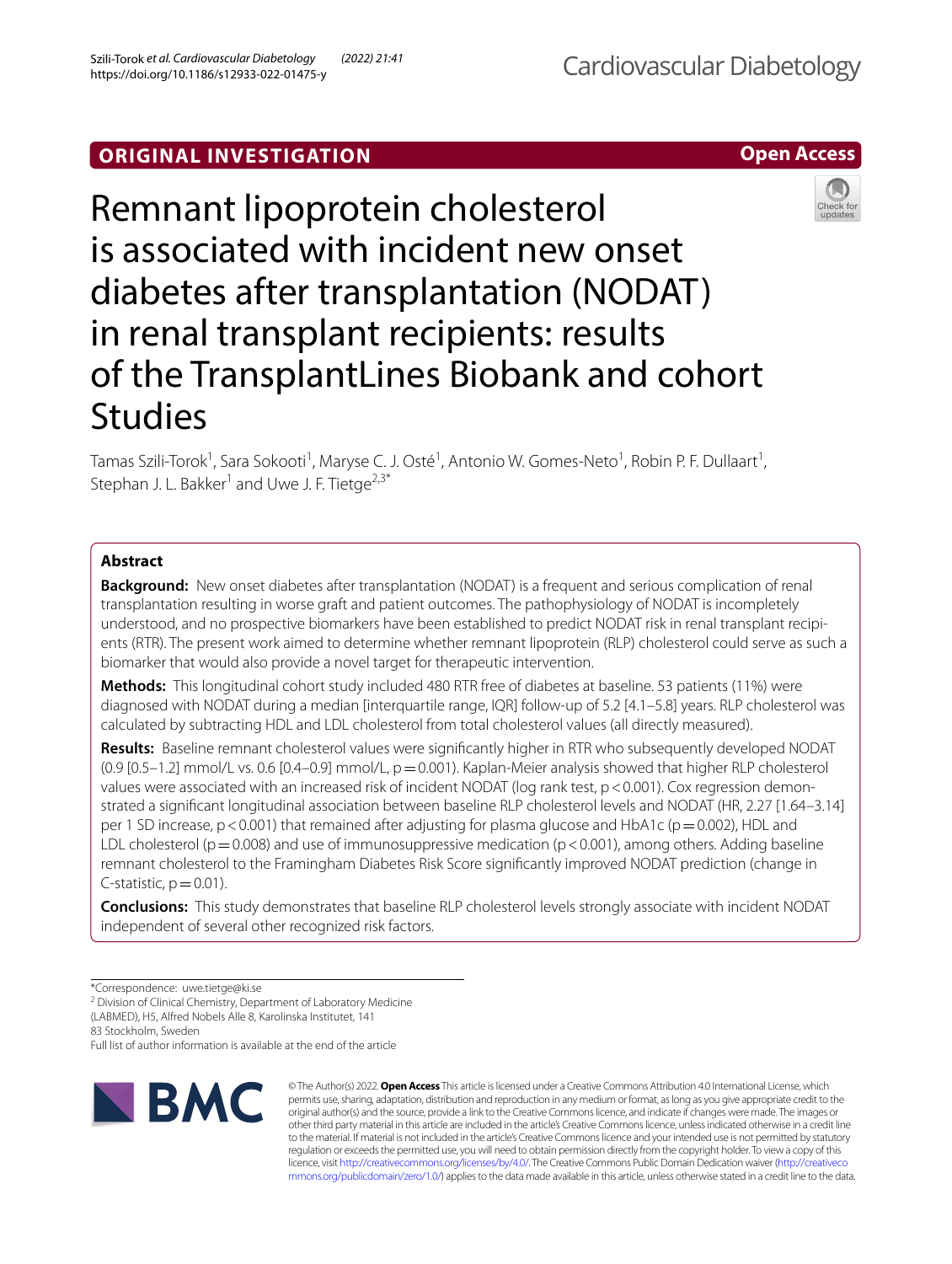**Keywords:** Transplantation, Kidney, Diabetes, Cholesterol, Remnants, Prospective, Incident, Renal transplant recipients, NODAT, Complications

### **Background**

Renal transplantation represents the preferred treatment option for patients with end-stage renal disease in terms of cost efficiency, gain in quality of life and decrease in morbidity and mortality [[1\]](#page-8-0). With constantly increasing survival rates of renal transplant recipients (RTR) and improved immunosuppressive regimens, chronic complications of the stable longterm course after kidney transplantation become clinically more and more important [\[2](#page-8-1), [3](#page-8-2)]. New Onset Diabetes After Transplantation (NODAT) is one such relevant condition which might afect up to 50% of RTR [[4](#page-8-3)]. NODAT is associated with worse patient and graft outcomes mirrored by elevated risks of cardiovascular events and chronic graft failure [[2,](#page-8-1) [4\]](#page-8-3). NODAT also signifcantly increases the yearly costs of post transplantation care estimated at \$12,000 in the frst year after transplantation and \$19,000 during following years in the United States [\[5\]](#page-8-4). Despite the clinical importance of the topic, pathophysiological mechanisms favoring the development of NODAT are still ill explored and consequently current attempts to defne predictive biomarkers have been of limited practical relevance [\[1,](#page-8-0) [2](#page-8-1), [4\]](#page-8-3). A common denominator on which the pathophysiology of NODAT and type 2 diabetes converges appears to be proper functioning of beta cells [\[4](#page-8-3)]. Beta cells, however, are sensitive to disturbances in their cholesterol balance. Cholesterol loading of beta-cells via uptake of LDL renders them dysfunctional and impairs insulin secretion  $[6]$  $[6]$ . These observations can provide an explanation why the use of statins, that increase LDL receptor expression on beta-cells, is associated with an elevated risk of type 2 diabetes [\[7](#page-8-6)]. Indeed, we have recently shown that also in RTR statin use increases the risk of developing NODAT [[8\]](#page-8-7). On the other hand, impaired HDL-mediated cholesterol efflux, a mechanism to unload cellular cholesterol, also seems to result in dysfunctional beta-cells [[9\]](#page-8-8). Consistent with these data, we reported in recent observational work that a low baseline HDL-mediated cholesterol efflux capacity substantially increases the risk of incident NODAT in RTR during follow-up [[10](#page-8-9)]. Apart from LDL and HDL, remnant lipoprotein (RLP) cholesterol represents an emerging subclass that prospectively associates not only with higher incident cardiovascular disease, but also with increased overall mortality and systemic infammation [[11](#page-8-10), [12\]](#page-8-11). Remnants are incompletely lipolyzed remainders of liver-derived VLDLs and intestine-derived chylomicrons [[11](#page-8-10)]. Conceivably, remnants could be even more damaging to beta-cells than LDL, since they are taken up in an unregulated fashion via scavenger receptors  $[11, 13]$  $[11, 13]$  $[11, 13]$ . However, to date no data exist clinically exploring such a hypothesis. Therefore, the current study was designed to test whether in RTR baseline levels of RLP cholesterol associate with the risk of incident NODAT.

### **Methods**

### **Study design and study population**

The research question was addressed in a prospective longitudinal cohort study from the Northern Netherlands [[14](#page-8-13)]. Data collection and inclusion took place between November 2008 and June 2011 using the Transplantlines Food and Nutrition Biobank and Cohort study (NCT02811835). All RTR above the age of 18 with at least one year of functioning allograft visiting the outpatient clinic of the University Medical Center Groningen were eligible to join. Exclusion criteria comprised congestive heart failure, cancer other than cured skin cancer and endocrine disorders other than diabetes mellitus. Out of 817 eligible patients 707 (86.5%) gave written informed consent. Participants did not difer in baseline characteristics from all eligible patients. Patients with missing values of either remnant cholesterol or to establish a diagnosis of NODAT ( $n=57$ ) or with a history of diabetes or glucose lowering medication use  $(n=169)$  were excluded from the study, leaving 480 RTR eligible for the current analysis.

This study was approved by the local Institutional Review Board (METc 2008/186) and was conducted according to the Declaration of Helsinki.

### **Outcome measures and end point**

The primary outcome measure was fasting plasma RLP cholesterol.

The primary end point was incident NODAT during follow-up. NODAT was defned in accordance with the latest Expert Panel recommendations from the American Diabetes Association criteria with the following requirements [[15](#page-8-14)]: fasting plasma glucose concentra $tion > 126$  mg/dL (7.0 mmol/L); non-fasting plasma glucose concentration>200 mg/dL (11 mmol/L), HbA1c level≥6.5% (53 mmol/mol); use of glucose lowering drugs and/or typical symptoms (polyuria, polydipsia, unexplained weight loss).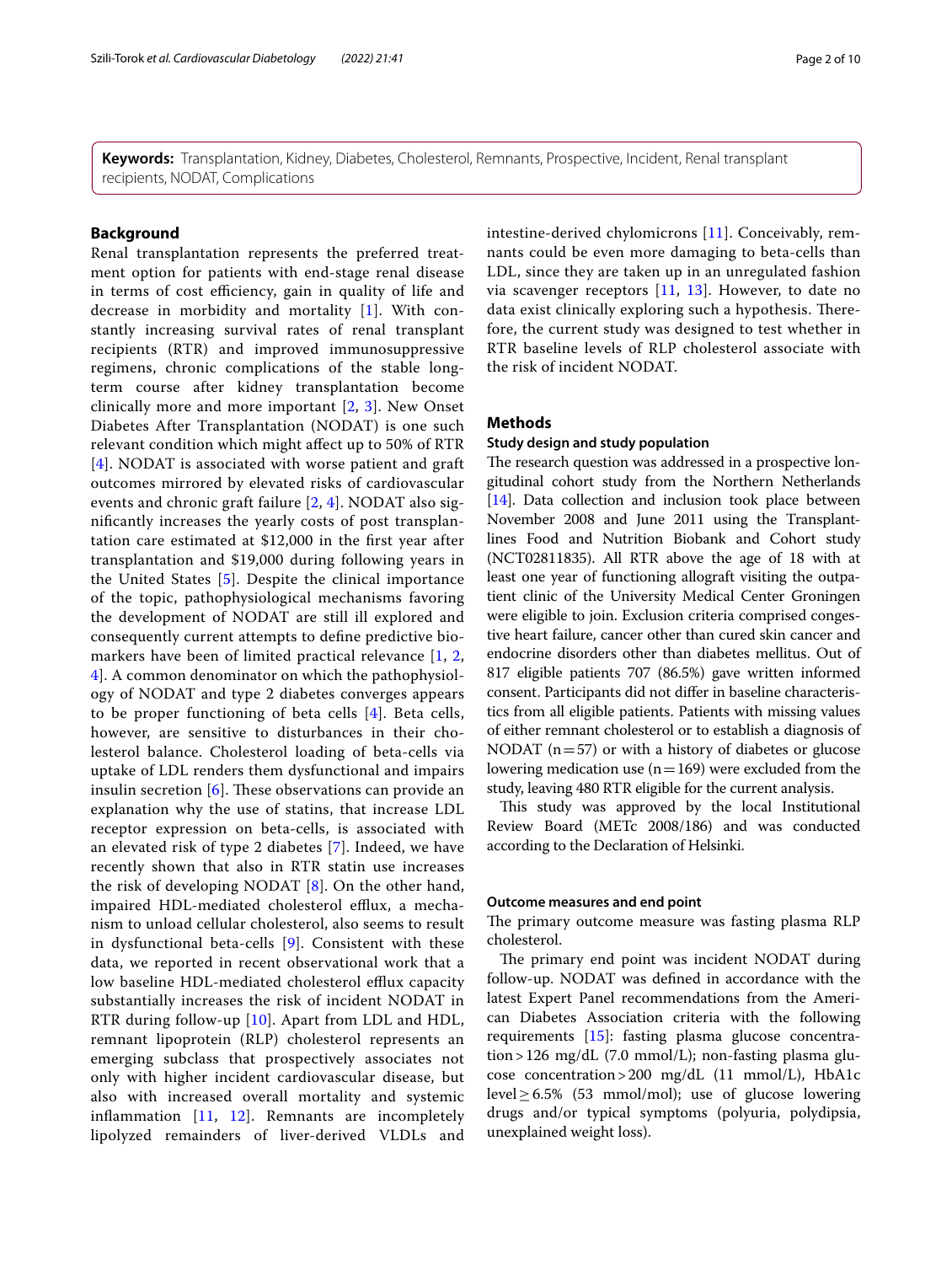### **Measurements and defnitions**

Information on medication and medical history were derived from patient records. BMI was calculated as weight (kg) divided by height squared (m<sup>2</sup>). Blood pressure was measured three times using an automated device (every minute for 15 min using Dinamap1846; Critikon, Tampa, FL) and the average of the three measurements was calculated. Waist circumference was measured on skin midway between the iliac crest and the  $10<sup>th</sup>$ rib.

All blood samples were drawn after an overnight fast of 8–12 h. Routine clinical chemistry methods were used to determine plasma total cholesterol (cholesterol oxidase-phenol aminophenazone method, MEGA AU 510; Merck Diagnostica, Darmstadt, Germany), HDL cholesterol (cholesterol oxidase-phenol aminophenazone method on a Technikon RA-1000, Bayer Diagnostics, Mijdrecht, The Netherlands) and triglyceride levels (glycerol-3-phosphate oxidase-phenol aminophenazone method, Roche Diagnostics, Basel, Switzerland). LDL cholesterol was measured directly using a Roche P-modular automated analyzer (Roche Diagnostics). This allowed for an accurate calculation of plasma remnant cholesterol concentrations by subtracting values of HDL cholesterol and LDL cholesterol from total cholesterol levels [[16\]](#page-8-15). Plasma hsCRP was assessed using an immunoturbidimetric assay (Roche Modular P Chemistry platform, Roche Diagnostics, Manheim, Germany). Plasma urine and creatinine concentrations were determined using an isotope dilution mass spectrometry (IDMS) traceable enzymatic method on a Roche P-modular automated analyzer. Renal function was assessed using the combined creatinine cystatin C-based Chronic Kidney Disease Epidemiology Collaboration (CKD-EPI) formula in order to calculate the estimated glomerular fltration rate (eGFR). HbA1c concentrations were measured using a turbidimetric inhibition immunoassay (Roche Integra). Total urinary protein excretion was determined utilizing the Biuret reaction (MEGA AU 510, Merck Diagnostica). Proteinuria was defined as a protein excretion of  $\geq 0.5$  g per 24 h. Urinary albumin was determined using nephelometry (Dade Behring Diagnostics).

### **Statistical analysis**

A P value of  $< 0.05$  was considered to be statistically signifcant. All statistical analyses were performed using the Statistical Package for the Social Sciences version 26 (IBM SPSS) and RStudio (RStudio Team, 2020, RStudio: Integrated Development for R. RStudio, PBC, Boston, MA). All variables were checked for normal distribution. Data with normal distribution are expressed as mean $\pm$ standard deviation (differences tested using one way ANOVA) and data with skewed distribution are expressed as median [interquartile range, IQR] (differences tested with the Kruskall-Wallis test). Absolute numbers (percentages) are given for categorical variables (p values for differences obtained by  $\chi^2$ -test). The development of NODAT was visualized using Kaplan– Meier analysis and statistical signifcance was tested utilizing the log rank (Mantel-Cox) test [\[17](#page-8-16)]. To inform about the functional association between RLP cholesterol and NODAT, cubic splines analysis was done with four knots. Cox regression analysis with the spline term was performed on 4 models: crude, adjusted for age and sex, adjusted for age, sex and HbA1c and adjusted for age, sex, HbA1c and BMI. The relative risk for NODAT at diferent RLP cholesterol concentrations was plotted. To adjust for relevant confounders Cox proportional hazards regression analysis was performed. The following seven models were constructed: model 1 (crude analysis), model 2 (adjusted for age and sex), model 3 (model 2+BMI, systolic and diastolic blood pressure), model 4 (model 2+eGFR, time since renal transplantation, acute rejection, HLA class I and II antibodies), model 5 (model 2+urinary albumin to creatinine ratio (ACR), model 6 (model 2+plasma glucose, HbA1c), model 7 (model 2+HDL cholesterol, LDL cholesterol), model 8 (model  $2+$ statin use), model 9 (model  $2+$ smoking and alcohol consumption), model 10 (model  $2 +$ use of proliferation inhibitors, calcineurin inhibitors, tacrolimus, cyclosporine and prednisolone dose). Using Schoenfeld residuals test the proportional hazard assumption was found not to be violated. Subsequently, sensitivity analyses with the same models were performed in RTR excluding those with impaired fasting glucose (IFG) (defned according to the WHO criteria as a fasting plasma glucose between 6.1 and 7.0 mmol/l). In addition, subgroup analyses using interaction tests were performed in which HR were determined across categories of baseline characteristics. For continuous variables the median value was used as cut-off. Included characteristics were sex, age, smoking, alcohol consumption, BMI, eGFR, cyclosporine and tacrolimus use as well as daily prednisolone dose. We calculated the Framingham Diabetes Risk Score in all participants (using the parameters age, sex, BMI, blood pressure, HDL cholesterol, triglycerides and fasting glucose). We did not include family history in the score, since this parameter is not strictly objective [[18](#page-8-17)] and it was not consistently available in all participants. In order to test the predictive capacity of the risk score, forward stepwise conditional binary logistic regression was carried out and in the frst step remnant cholesterol was added in order to estimate whether this increases the predictive capacity of the model. Furthermore, C-statistics was done for the Framingham Diabetes Risk Score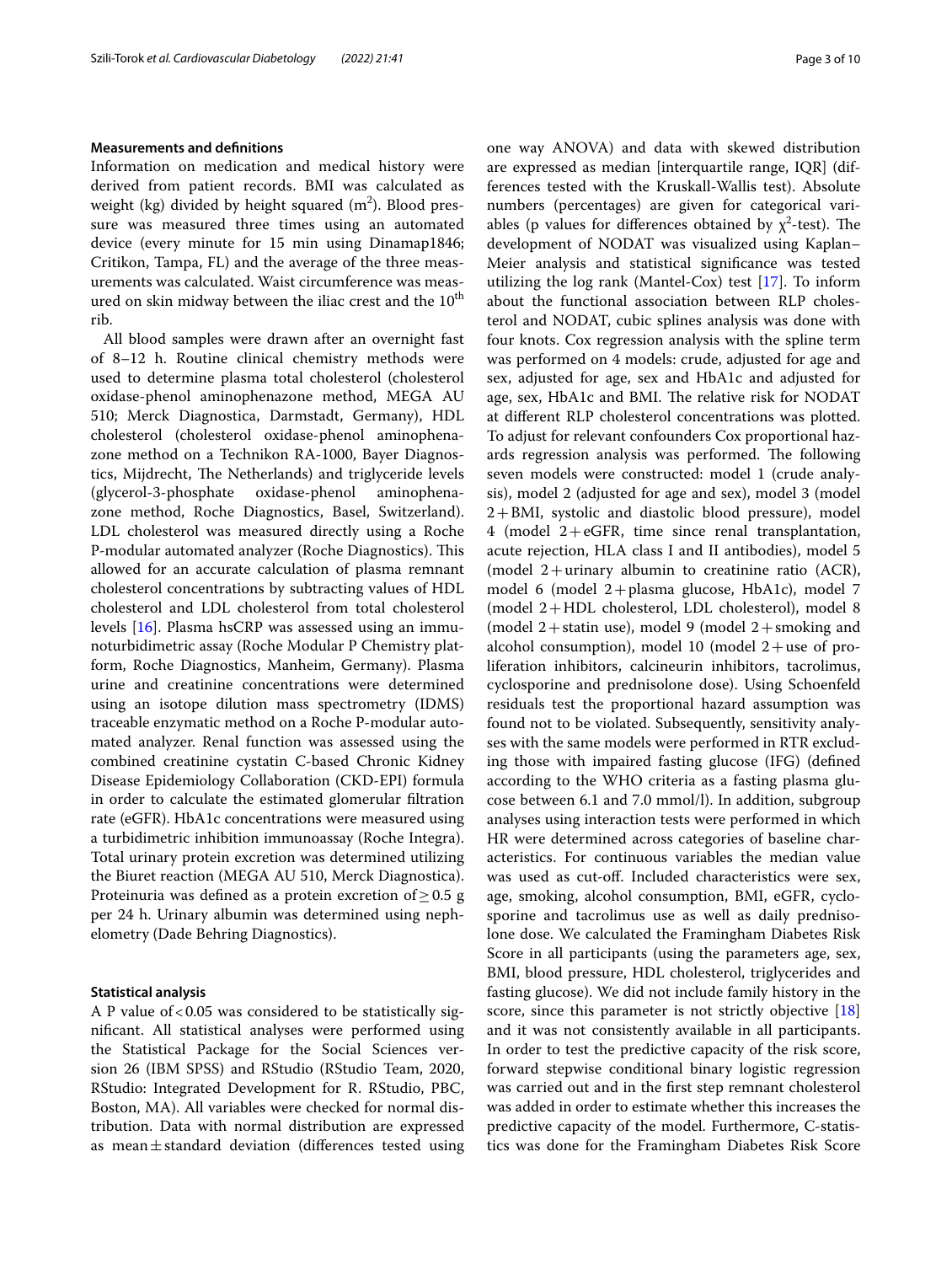in a crude Cox regression model. Subsequently, RLP-C was added to this model and the concordance was determined. P values representing the improvement in the models were determined using ANOVA.

### **Results**

The median age of the participants was  $53.4$  [42.8–62.1] years at baseline with 57.5% being male. When patients were divided into sex-stratifed tertiles of RLP cholesterol the respective median values were 0.3 [0.2–0.4] for the low, 0.6 [0.5–0.7] for the medium and 1.1 [0.9–1.4] mmol/L for the high tertile (Table [1](#page-4-0)). Higher RLP cholesterol concentrations were signifcantly associated with (i) increased BMI, (ii) a worse allograft function as refected by increased serum creatinine and a lower eGFR, and (iii) dyslipidemia, as expected, especially lower HDL cholesterol and higher total cholesterol, LDL cholesterol as well as triglyceride levels. Higher RLP cholesterol levels were not signifcantly associated with other constituents of the metabolic syndrome, such as higher waist circumference, higher systolic blood pressure, and higher glucose or with higher circulating hsCRP. There was also no statistically signifcant association detected between HbA1c and RLP cholesterol. With respect to medication, antihypertensives ( $p=0.864$ ), statins ( $p=0.165$ ), cyclosporine  $(p=0.490)$ , tacrolimus  $(p=0.686)$  and prednisolone  $(p=0.183)$  use were not different among the RLP cholesterol tertiles.

During a median follow-up of 5.2 [4.1–5.8] years, 53 patients developed NODAT (11%). Baseline remnant cholesterol values were signifcantly higher in those who subsequently developed NODAT (0.9 [0.5–1.2] mmol/L) vs. those who did not  $(0.6 [0.4–0.9] mmol/L, p=0.001)$ . To explore a longitudinal association between NODAT and plasma RLP cholesterol frst Kaplan–Meier curves were plotted. A highly signifcant association between high RLP cholesterol and incident NODAT was seen (log rank test  $p=0.01$  $p=0.01$ , Fig. 1). Next, Cox proportional hazard analyses were carried out (Table [2](#page-5-1)). In crude analysis (model 1), RLP cholesterol was prospectively associated with NODAT (HR, 2.27 [1.64–3.14] per 1 SD increase, p<0.001), an association which remained materially unchanged when adjusting for age and sex (model 2, HR, 2.24  $[1.62-3.11]$ , p<0.001). Adding BMI and blood pressure to model 2 (model 3) did also not substantially alter this association (HR, 1.81 [1.29–2.53],  $p < 0.001$ ). Subsequently, also after adjustment for renal function, time since transplantation, acute rejection and HLA class I and II antibodies in model 4 (HR, 2.34 [1.63–3.36],  $p$  < 0.01), for urinary albumin-creatinine ratio (UACR) in model 5 (HR, 2.14 [1.52, 3.02],  $p < 0.001$ ), for plasma glucose and HbA1c in model 6 (HR, 1.80 [1.23–2.64], p=0.002) and for HDL and LDL cholesterol in model 7 (HR, 1.68 [1.15–2.47],  $p=0.008$ ) the prospective association between RLP cholesterol and incident NODAT remained signifcant. In addition, after adjusting for statin use in model 8 (HR, 2.23 [1.59-3.12], p < 0.001), smoking and alcohol consumption in model 9 (HR, 2.33 [1.61, 3.38],  $p < 0.001$ ] and immunosuppressive medication use in model 10 (HR, 2.14 [1.51–3.05],  $p < 0.001$ ) the conclusion reached from previous models did not change. Sensitivity analysis using the same models in RTR without IFG at baseline showed a comparable strong association between baseline RLP cholesterol and incident NODAT (Table [2\)](#page-5-1). When dichotomizing RTR by several participant level characteristics the prospective association of RLP cholesterol with incident NODAT was not diferent for males vs. females (p value for interaction  $=0.639$ ), participants older or younger than 53.4 years ( $p=0.498$ ), smokers vs. non-smokers  $(p=0.709)$ , an alcohol consumption below or  $\geq 10$  mg/d  $(p=0.434)$ , a BMI<or  $\geq$  24.4  $\text{kg/m}^2$  (p = 0.373), an  $eGFR < or \ge 40.2$  mL/min/1.73m<sup>2</sup> (p=0.725), a prednisolone dose<or  $\geq$  10 mg/d (p=0.659) and for those using vs. not using cyclosporine  $(p=0.118)$  or tacrolimus ( $p=0.862$  $p=0.862$ ). Restricted cubic spline analysis (Fig. 2) showed a continuous increase in relative NODAT risk with increasing RLP cholesterol levels both in crude as well as adjusted analyses.

No validated generally accepted model for NODAT prediction has been established in RTR. The Framing-ham Diabetes Risk Score is frequently used [\[19\]](#page-8-18). The risk score was able to also predict incident NODAT in our cohort (OR [95% CI], 1.09 [1.04–1.14], p<0.001, Table [3\)](#page-6-1). Adding RLP cholesterol to the model (OR, 2.04 [ $1.18-3.53$ ].  $p=0.011$ ) resulted in a significant improvement in NODAT prediction ( $p=0.009$ , Table [3](#page-6-1)). Determining the concordance scores for models including the Framingham Diabetes Risk Score with and without RLP cholesterol showed that the addition of RLP cholesterol significantly improved the fit of the model ( $p < 0.01$ , Table [3](#page-6-1)).

### **Discussion**

The results of this longitudinal study demonstrate that baseline RLP cholesterol levels are signifcantly associated with incident NODAT in RTR, independent of several recognized risk factors. NODAT has substantial clinical relevance predisposing afected RTR to an increased risk of cardiovascular events, graft failure and overall mortality  $[2, 4]$  $[2, 4]$  $[2, 4]$  $[2, 4]$ . As a considerable percentage of RTR develop NODAT, it is essential to characterize biomarkers which can identify patients at risk and ideally also serve as target for prevention or therapeutic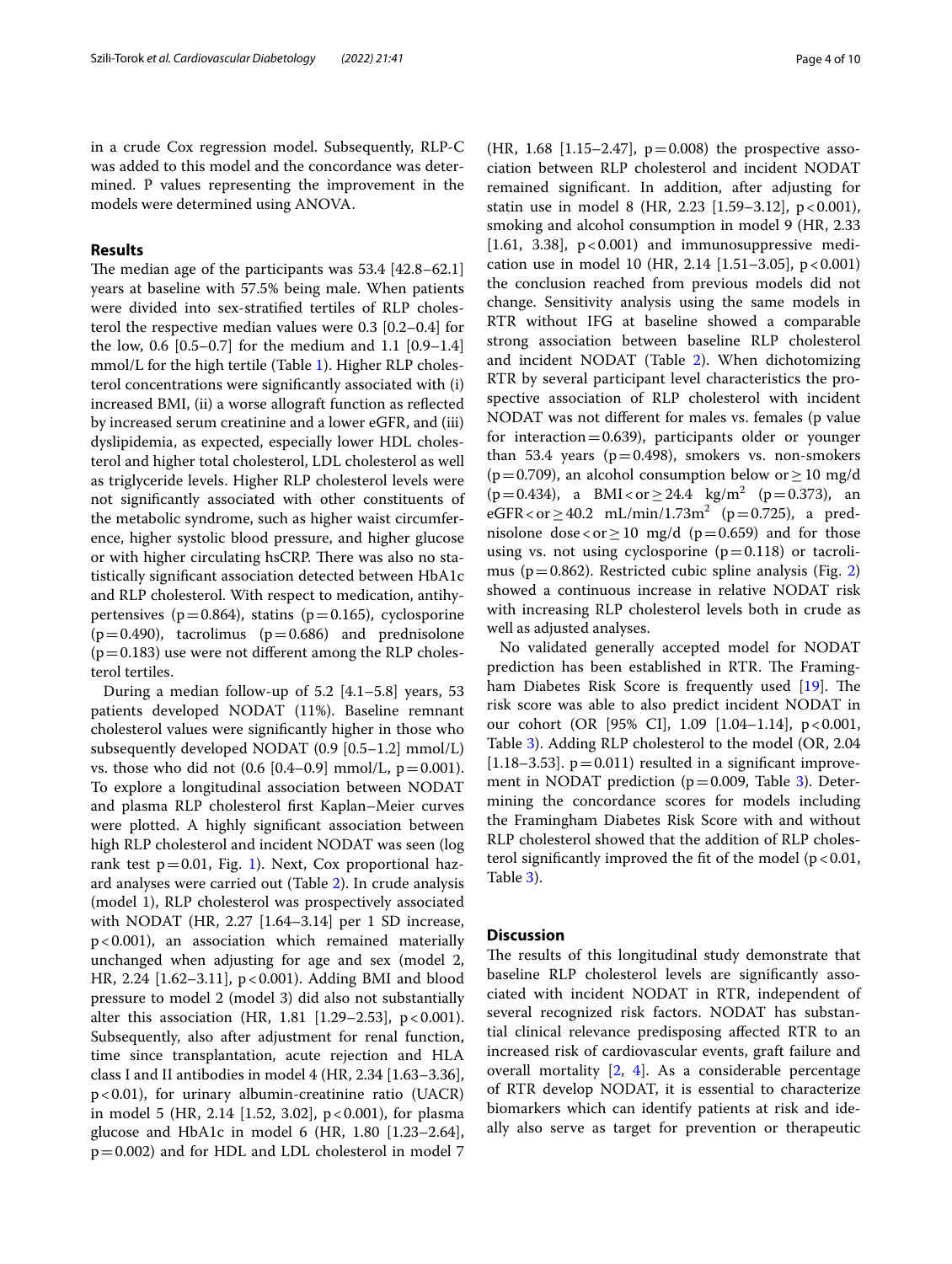# <span id="page-4-0"></span>**Table 1** Baseline characteristics according to sex-stratifed tertiles of RLP cholesterol

| Variable ( $n = 480$ )                                | T1 (low tertile), $n = 151$ | T2 (middle tertile), $n = 180$ | T3 (high tertile), $n = 149$ | P value for trend |
|-------------------------------------------------------|-----------------------------|--------------------------------|------------------------------|-------------------|
| RLP cholesterol (mmol/L)                              | $0.3$ [0.2-0.4]             | $0.6$ [0.5-0.7]                | $1.1$ [0.9-1.4]              | < 0.001           |
| General characteristics                               |                             |                                |                              |                   |
| Age (years)                                           | 53.6 [40.7-62.3]            | 53.8 [41.3-62.7]               | 53.1 [44.7-61.3]             | 0.902             |
| Male sex (%)                                          | 49.0                        | 63.3                           | 59.1                         | 0.029             |
| Smoking status                                        |                             |                                |                              |                   |
| Never smoker (%)                                      | 47.9                        | 40.8                           | 37.0                         | 0.159             |
| Former smoker (%)                                     | 41.7                        | 49.4                           | 41.8                         | 0.271             |
| Current smoker (%)                                    | 10.4                        | 9.8                            | 21.2                         | 0.005             |
| Alcohol consumption                                   |                             |                                |                              |                   |
| None (%)                                              | 12.7                        | 8.4                            | 9.5                          | 0.430             |
| 0-10 g/day (%)                                        | 63.3                        | 59.6                           | 59.9                         | 0.750             |
| 10-30 g/day (%)                                       | 18.0                        | 26.4                           | 25.2                         | 0.166             |
| > 30 g/day (%)                                        | 6.0                         | 5.6                            | 5.4                          | 0.978             |
| Body composition                                      |                             |                                |                              |                   |
| BMI ( $kg/m2$ )                                       | 24.8 [22.1-28.1]            | 25.6 [23.2-27.7]               | 26.4 [23.3-29.9]             | 0.017             |
| Waist circumference (cm)                              | $95.0 \pm 15.7$             | $96.3 \pm 13.5$                | $98.6 \pm 13.1$              | 0.096             |
| Transplant history                                    |                             |                                |                              |                   |
| Time since renal transplantation (years)              | 7.0 [4.0-12.0]              | $6.0$ [2.3-12.0]               | 4.0 [1.0-12.0]               | 0.019             |
| Deceased donor (%)                                    | 65.5                        | 64.4                           | 63.1                         | 0.904             |
| Donor age (years)                                     | 44.0 [29.0-53.0]            | 46.0 [31.0-55.8]               | 48.0 [34.0-56.0]             | 0.263             |
| Dialysis duration (months)                            | 42.5 [13.0-62.8]            | 48.0 [23.0-64.5]               | 32.0 [16.0-54.0]             | 0.234             |
| Acute rejection (%)                                   | 19.2                        | 25.0                           | 27.5                         | 0.221             |
| HLA class I positive (%)                              | 10.6                        | 11.1                           | 10.1                         | 0.700             |
| HLA class II positive (%)                             | 14.6                        | 11.7                           | 10.7                         | 0.819             |
| Renal allograft function                              |                             |                                |                              |                   |
| Serum creatinine (µmol/L)                             | 112.0 [92.0-140.3]          | 122.0 [101.0-152.0]            | 139.0 [109.0-178.5]          | < 0.001           |
| eGFR (mL/min/1.73 m <sup>2</sup> )                    | 55.9 [42.4-70.2]            | 52.9 [42.3-64.1]               | 43.9 [30.3-61.0]             | < 0.001           |
| Urinary albumin-to-creatinine ratio (UACR)            | 28.4 [6.6-100.5]            | 25.3 [7.8-115.2]               | 32.3 [7.8-158.6]             | 0.683             |
| Proteinuria ( $\geq$ 0.5 g/24 h) (%)                  |                             | 22.2                           | 21.5                         | 0.493             |
| Inflammation markers                                  | 17.2                        |                                |                              |                   |
| hsC-reactive protein (mg/L)                           |                             |                                |                              | 0.254             |
| Blood pressure                                        | $1.2$ [0.5-3.3]             | $1.4$ [0.6-4.5]                | $1.6$ [0.8-4.0]              |                   |
|                                                       |                             | $82.3 \pm 10.9$                | 83.9±10.5                    | 0.447             |
| Diastolic blood pressure (mmHg)                       | $82.9 \pm 11.3$             |                                |                              |                   |
| Systolic blood pressure (mmHg)<br>Glucose homeostasis | 133.0 [122.0-142.0]         | 135.0 [125.0-146.0]            | 135.0 [125.0-145.5]          | 0.297             |
|                                                       |                             |                                |                              |                   |
| Plasma glucose (mmol/L)                               | $5.1$ [4.7-5.4]             | $5.0$ [4.7-5.5]                | $5.2$ [4.7-5.6]              | 0.605             |
| HbA1c (mmol/mol)                                      | 38.0 [36.0-41.0]            | 39.0 [36.0-41.0]               | 39 [36.0-42.0]               | 0.479             |
| HbA1c (%)                                             | $5.6$ [5.4-5.9]             | $5.7$ [5.4-5.9]                | $5.7$ [5.4-6.0]              | 0.479             |
| Lipids and lipoproteins                               |                             |                                |                              |                   |
| Total cholesterol (mmol/L)                            | $4.7$ [4.1-5.5]             | $4.8$ [ $4.3 - 5.5$ ]          | $5.6$ [5.0-6.3]              | < 0.001           |
| LDL cholesterol (mmol/L)                              | $2.8$ [ $2.2 - 3.4$ ]       | $2.8$ [ $2.3 - 3.3$ ]          | $3.0$ [ $2.6 - 3.6$ ]        | 0.004             |
| HDL cholesterol (mmol/L)                              | $1.5$ [1.2-1.9]             | $1.3$ [1.1-1.6]                | $1.2$ [1.0-1.4]              | < 0.001           |
| Triglycerides (mmol/L)                                | $1.2$ [1.0-1.4]             | $1.6$ [1.3-1.9]                | $2.4$ [1.9-3.0]              | < 0.001           |
| Medication use                                        |                             |                                |                              |                   |
| Antihypertensives (%)                                 | 85.4                        | 87.2                           | 87.2                         | 0.864             |
| Statins (%)                                           | 43.7                        | 51.1                           | 54.4                         | 0.165             |
| Proliferation inhibitor (%)                           | 84.1                        | 86.7                           | 83.9                         | 0.730             |
| Calcineurin inhibitor (%)                             | 46.4                        | 59.4                           | 59.1                         | 0.030             |
| Tacrolimus (%)                                        | 13.2                        | 15.6                           | 16.8                         | 0.686             |
| Cyclosporine (%)                                      | 33.1                        | 39.4                           | 36.2                         | 0.490             |
| Prednisolone (mg/24 h)                                | 10.0 [7.5-10.0]             | 10.0 [7.5-10.0]                | 10.0 [7.5-10.0]              | 0.183             |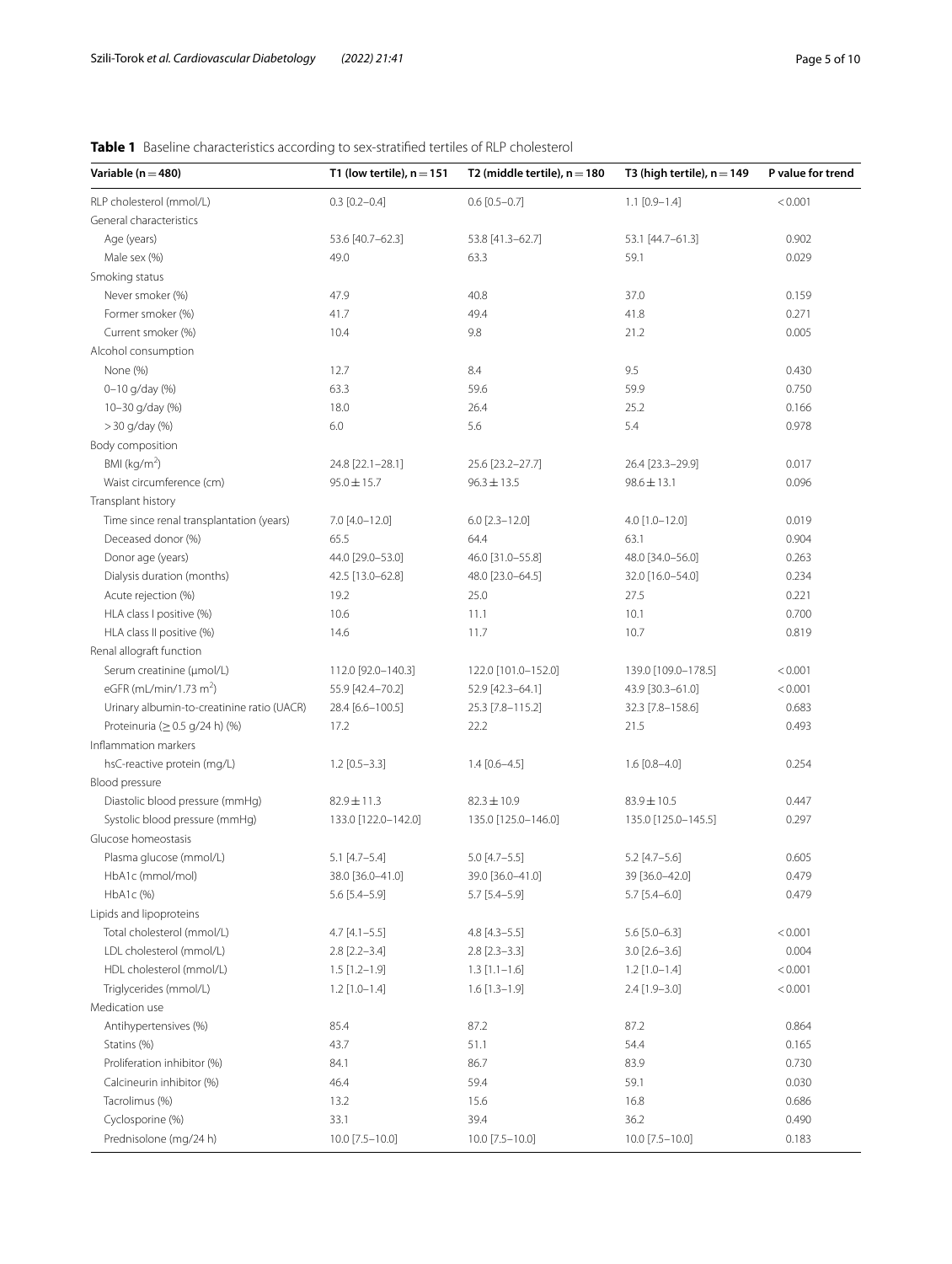### **Table 1** (continued)

Continuous data with normal distribution are shown as mean±standard deviation, diferences were tested using one-way ANOVA. Continuous data with skewed distribution are shown as median [IQR] and the diferences were tested using Kruskal–Wallis test. Categorical data are shown as n (%) and diferences were analyzed using the chi-square test



the enzyme itself as well as its co-factors is thought to be critical for remnant formation. It was suggested that RLP cholesterol is more damaging than LDL cholesterol due to uncontrolled cellular uptake and therefore it is an increasingly important biomarker in the cardiovascular field  $[11–13]$  $[11–13]$  $[11–13]$ . However, statins, currently frequently used to treat dyslipidemia, mostly work to decrease LDL cholesterol and have not been unequivocally shown to decrease RLP cholesterol levels  $[20, 21]$  $[20, 21]$  $[20, 21]$ . Therefore, as a frst step, patients can be advised to implement lifestyle changes such as weight loss, reduction of refned carbohydrate intake and aerobic exercise, and to avoid fructose- and sucrose-sweetened beverages as well as alcohol [[22\]](#page-8-21). In addition, other therapeutic modalities are being developed. In the general population, omega-3 fatty acids are an efective way to lower high RLP cholesterol levels. It was shown that the use of icosapent ethyl signifcantly reduces the risk of cardiovascular events by efectively decreasing plasma triglyceride concentra-tions [[23](#page-8-22)]. Although it was not studied whether specifically RLP cholesterol was also reduced, the correlation

<span id="page-5-1"></span><span id="page-5-0"></span>**Table 2** Association of 1 mmol/l increase in RLP cholesterol levels with incident NODAT as determined by Cox regression analysis

|          |                                                                                                                          | All RTR $(n=480)$  |         | <b>RTR with IFG excluded</b><br>$(n=432)$ |         |
|----------|--------------------------------------------------------------------------------------------------------------------------|--------------------|---------|-------------------------------------------|---------|
|          |                                                                                                                          | <b>HR [95% CI]</b> | P value | <b>HR [95% CI]</b>                        | P value |
| Model 1  | Crude analysis                                                                                                           | 2.27 [1.64-3.14]   |         | $< 0.001$ 2.21 [1.55, 3.17]               | < 0.001 |
| Model 2  | Adjusted for age and sex                                                                                                 | $2.24$ [1.62-3.11] |         | $< 0.001$ 2.18 [1.52, 3.11]               | < 0.001 |
| Model 3  | Model $2 + BMI$ , systolic and diastolic blood pressure                                                                  | 1.81 [1.29-2.53]   |         | $< 0.001$ 1.72 [1.18, 2.49]               | 0.004   |
| Model 4  | Model 2+eGFR and time since transplantation, acute rejection, HLA class I and II<br>antibodies                           | $2.34$ [1.63-3.36] |         | $< 0.001$ 2.0 [1.36, 2.94]                | < 0.001 |
| Model 5  | Model $2 + UACR$                                                                                                         | 2.23 [1.61, 3.09]  |         | $< 0.001$ 2.17 [1.52, 3.1]                | < 0.001 |
| Model 6  | Model 2 + plasma glucose, HbA1c                                                                                          | $1.80$ [1.23-2.64] |         | $0.002$ 1.72 [1.14, 2.58]                 | 0.009   |
| Model 7  | Model 2+HDL cholesterol, LDL cholesterol                                                                                 | $1.68$ [1.15-2.47] |         | $0.008$ 1.65 [1.09, 2.51]                 | 0.019   |
| Model 8  | Model $2 +$ statin use                                                                                                   | $2.23$ [1.59-3.12] |         | $< 0.001$ 2.09 [1.45, 3.02]               | < 0.001 |
| Model 9  | Model $2 +$ smoking and alcohol use                                                                                      | 2.33 [1.61, 3.38]  |         | $< 0.001$ 2.2 [1.46, 3.3]                 | < 0.001 |
| Model 10 | Model $2 +$ use of proliferation inhibitors, calcineurin inhibitors, tacrolimus, cyclo-<br>sporine and prednisolone dose | $2.14$ [1.51-3.05] |         | $< 0.001$ 2.09 [1.42, 3.06]               | < 0.001 |

*IFG* impaired fasting glucose, *BMI* body mass index, *eGFR* estimated glomerular fltration rate, *HLA* human leukocyte antigen, *UACR* urinary albumin-to-creatinine ratio, *HDL* high density lipoprotein, *LDL* low density lipoprotein

intervention. Based on our results we believe that RLP cholesterol could be such a biomarker.

RLP cholesterol is an umbrella term for incompletely lipolyzed intestine-derived chylomicrons and liverderived very low-density lipoproteins. Inadequate lipoprotein lipase activity determined by the expression of between triglyceride concentrations and RLP cholesterol makes such an assumption highly plausible [\[24](#page-8-23)]. Another potentially useful drug is ezetimibe, which decreases intestinal cholesterol absorption by blocking the Niemann-Pick C1-like-1 cholesterol uptake transporter on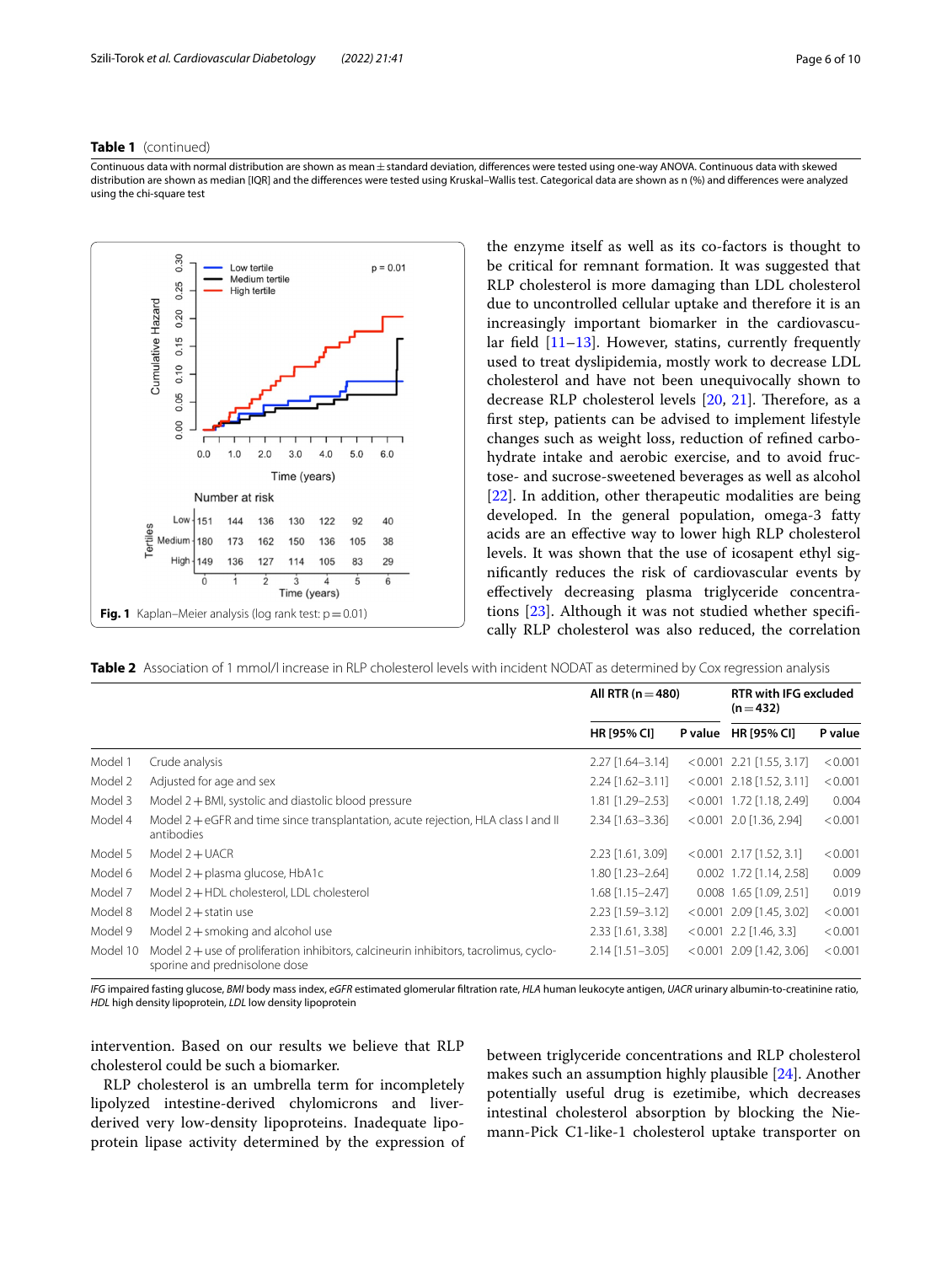

<span id="page-6-0"></span>analysis using cubic splines with four knots. Please note the logarithmic scale of the y-axis. **A** crude analysis, **B** adjusted for age and sex, **C** adjusted for age, sex and HbA1c, **D** adjusted for age, sex, HbA1c and body mass index (BMI). The knots are located at 0.1, 0.5, 0.8 and 1.5 mmol/l

<span id="page-6-1"></span>

|  |  | <b>Table 3</b> Logistic regression analysis of the Framingham Diabetes Risk Score without and with the addition of RLP cholesterol |  |  |
|--|--|------------------------------------------------------------------------------------------------------------------------------------|--|--|
|  |  |                                                                                                                                    |  |  |

| Stepwise logistic regression                       |                                |                    |              |                                  |
|----------------------------------------------------|--------------------------------|--------------------|--------------|----------------------------------|
|                                                    | Model                          | OR [95% CI]        | P value      | P value from<br>previous<br>step |
| Step 0                                             | Framingham Diabetes Risk Score | $1.09$ [1.04-1.14] | < 0.001      |                                  |
| Step 1                                             | Addition of RLP cholesterol    | $2.04$ [1.18-3.53] | 0.011        | 0.009                            |
| <b>C-statistics</b>                                |                                |                    |              |                                  |
|                                                    |                                | Concordance        | ΔConcordance | P value                          |
| Framingham Diabetes Risk Score                     |                                | 0.671              |              |                                  |
| Framingham Diabetes Risk score and RLP cholesterol |                                | 0.686              | $+0.015$     | 0.01                             |
|                                                    |                                |                    |              |                                  |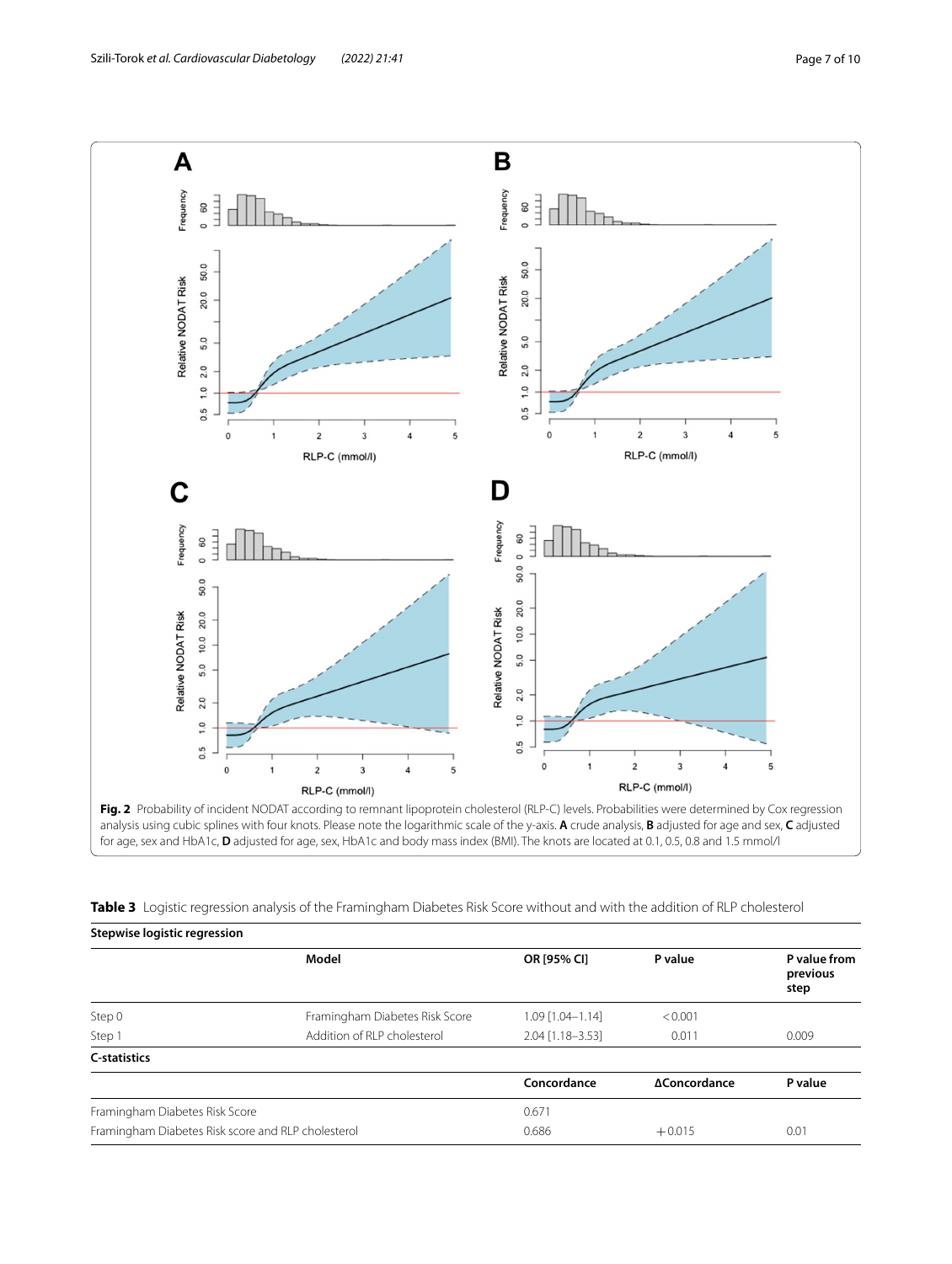enterocytes thereby reducing LDL cholesterol and RLP cholesterol concentrations [\[25\]](#page-8-24). Since reducing intestinal cholesterol absorption results in a compensatory increase in cholesterol synthesis, ideally ezetimibe is combined with statins [[26\]](#page-8-25), which, however, can increase the risk of NODAT in RTR [[8\]](#page-8-7). Another potential option to reduce circulating RLP cholesterol levels are fbrates. However, their use in RTR has been controversial due to proposed nephrotoxicity and therefore they should be avoided until large randomized controlled trials confrm their safety in the post-transplant population [\[27\]](#page-8-26). Novel therapies for treating increased RLP cholesterol concentrations are also emerging. In the general population positive results have been obtained with the use of antisense oligonucleotides targeting hepatic apolipoprotein C-III expression, an endogenous inhibitor of lipoprotein lipase. Studies reported good treatment efficacy as well as increased peripheral insulin sensitivity in patients with type 2 diabetes [[28](#page-8-27), [29](#page-8-28)]. Other strategies to increase lipoprotein lipase activity and thereby prevent remnant formation are to lower the expression levels of the inhibitory proteins angiopoietin like 3 and 4 [\[30\]](#page-8-29). Although safety has not yet been tested in RTR, no nephrotoxicity was reported in the original studies  $[31]$  $[31]$ . Due to the increasing importance of RLP cholesterol, we suggest prospective randomized controlled trials to investigate the efficacy and safety of RLP cholesterol reduction using diferent therapies in RTR.

TransplantLines is one of the largest longitudinal cohorts of RTR. However, the study is still not sufficiently powered to allow inclusion of a fully adjusted model in Cox regression analyses. Further, Transplant-Lines is from a single center and the study is observational with the potential for residual confounding. In addition, the study participants largely reflect a White population from the North of the Netherlands. Thus, it would be valuable to validate our results in other populations with diferent ethnic and socioeconomical backgrounds. Furthermore, RTR were included at least one year after transplantation. Although this might be seen as a limitation of insight into the frst year after the transplant procedure, it could also be regarded as a strength since variable transient episodes of hyperglycemia post-transplantation e,g, as a common result of treating phases of acute transplant rejection are not included [\[32\]](#page-9-0). In agreement with such reasoning, it has been proposed that NODAT should be diagnosed in stable RTR [[32](#page-9-0)]. Furthermore, please note that in our center prednisolone dosages are on the higher end of the clinical spectrum when compared to other kidney transplant centers. Corticosteroids have a lipid modulating efect and their use can result in higher circulating triglyceride levels potentially indicating elevated RLP cholesterol [\[22](#page-8-21)]. However, in our study prednisolone dosages were not diferent among patients in the diferent tertiles of RLP cholesterol and the impact of RLP cholesterol on NODAT risk was independent of steroid use. Strengths of our study are the direct measurement of LDL cholesterol, which allows for a precise RLP cholesterol calculation as opposed to the use of e.g. the Friedewald formula [\[16\]](#page-8-15) as well as the long, thorough and complete follow-up.

### **Conclusions**

This study demonstrates that baseline plasma RLP cholesterol levels are prospectively associated with incident NODAT in RTR independent of several recognized risk factors such as immunosuppressive medication use. These results position RLP cholesterol as a relatively easy to determine emerging biomarker with an apparent strong clinical impact in RTR. Therefore, we would encourage clinicians to take RLP cholesterol levels into account during routine clinical assessments and to consider lifestyle and pharmacological interventions if levels are increased. More work, however, is required to defne a normal range for RLP cholesterol to be handled in clinical settings. Furthermore, close follow-up of RTR with increased RLP cholesterol levels is recommended in order to early identify NODAT with the aim to limit suffering and NODAT-related complications such as graft failure and cardiovascular events.

### **Acknowledgements**

Not applicable.

#### **Authors' contributions**

TST contributed to data curation, formal analysis, investigation, methodology, writing original draft. SS contributed to data curation, writing-review and editing. MCJO contributed to data curation, writing-review and editing. AWGN contributed to data curation, writing-review and editing. RPFD contributed to data curation, methodology, writing-review and editing. SJLB contributed to funding acquisition, investigation, methodology, project administration, resources, writing-review and editing. UJFT contributed to conceptualization, investigation, methodology, supervision, writing original draft. All authors approved the fnal version to be published. UJFT is the guarantor of this work and, as such, had full access to all the data in the study and takes responsibility for the integrity of the data and the accuracy of the data analysis. All authors read and approved the fnal manuscript

#### **Funding**

Open access funding provided by Karolinska Institute. This study was supported by the Dutch Kidney Foundation (grant number: C08-2254) and the European Union's Horizon 2020 research and innovation programme under the Marie Sklodowska-Curie grant agreement 754425. UJFT is supported by the Center for Innovative Medicine (CIMED, FoUI-963234).

#### **Availability of data and materials**

The datasets generated and/or analysed during the current study are available from the corresponding author on reasonable request.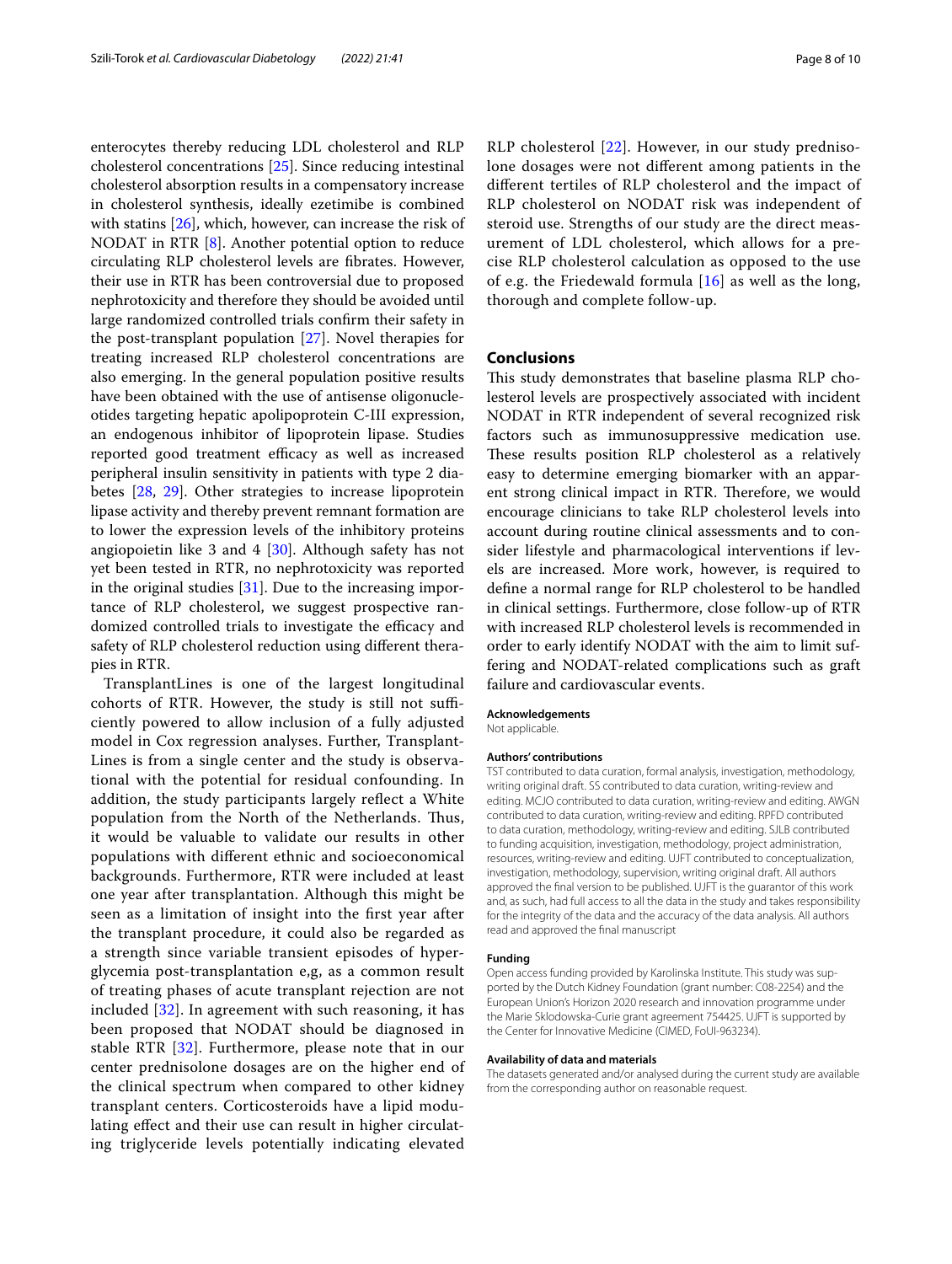### **Declarations**

#### **Ethics approval and consent to participate**

This study was approved by the local Institutional Review Board of the Univer‑ sity Medical Center Groningen (METc 2008/186), all patients provided written informed consent.

#### **Consent for publication**

Not applicable.

#### **Competing interests**

UJFT reports personal fees from AstraZeneca outside the submitted work. The other authors of this manuscript have no actual or perceived conficts of interest.

#### **Author details**

<sup>1</sup> Department of Internal Medicine, University Medical Center Groningen, University of Groningen, Groningen, The Netherlands. <sup>2</sup> Division of Clinical Chemistry, Department of Laboratory Medicine (LABMED), H5, Alfred Nobels Alle 8, Karolinska Institutet, 141 83 Stockholm, Sweden. <sup>3</sup>Clinical Chemistry, Karolinska University Laboratory, Karolinska University Hospital, Stockholm, Sweden.

#### Received: 8 December 2021 Accepted: 2 March 2022 Published online: 16 March 2022

#### **References**

- <span id="page-8-0"></span>1. Montori VM, Basu A, Erwin PJ, Velosa JA, Gabriel SE, Kudva YC. Posttransplantation diabetes: a systematic review of the literature. Diabetes Care. 2002;25(3):583–92. [https://doi.org/10.2337/diacare.25.3.583.](https://doi.org/10.2337/diacare.25.3.583)
- <span id="page-8-1"></span>2. Jenssen T, Hartmann A. Emerging treatments for post-transplantation diabetes mellitus. Nat Rev Nephrol. 2015;11(8):465–77. [https://doi.org/10.1038/](https://doi.org/10.1038/nrneph.2015.59) [nrneph.2015.59.](https://doi.org/10.1038/nrneph.2015.59)
- <span id="page-8-2"></span>3. Voora S, Adey DB. Management of kidney transplant recipients by general nephrologists: core curriculum 2019. Am J Kidney Dis. 2019;73(6):866–79. <https://doi.org/10.1053/j.ajkd.2019.01.031>.
- <span id="page-8-3"></span>4. Tufton N, Ahmad S, Rolfe C, Rajkariar R, Byrne C, Chowdhury TA. New-onset diabetes after renal transplantation. Diabet Med. 2014;31(11):1284–92. <https://doi.org/10.1111/dme.12534>.
- <span id="page-8-4"></span>5. Woodward RS, Schnitzler MA, Baty J, et al. Incidence and cost of new onset diabetes mellitus among U.S. wait-listed and transplanted renal allograft recipients. Am J Transplant. 2003;3(5):590–8. [https://doi.org/10.1034/j.1600-](https://doi.org/10.1034/j.1600-6143.2003.00082.x) [6143.2003.00082.x.](https://doi.org/10.1034/j.1600-6143.2003.00082.x)
- <span id="page-8-5"></span>6. von Eckardstein A, Sibler RA. Possible contributions of lipoproteins and cholesterol to the pathogenesis of diabetes mellitus type 2. Curr Opin Lipidol. 2011. <https://doi.org/10.1097/MOL.0b013e3283412279>.
- <span id="page-8-6"></span>7. Sattar N, Preiss D, Murray HM, et al. Statins and risk of incident diabetes: a collaborative meta-analysis of randomised statin trials. Lancet. 2010;375(9716):735–42. [https://doi.org/10.1016/S0140-6736\(09\)61965-6.](https://doi.org/10.1016/S0140-6736(09)61965-6)
- <span id="page-8-7"></span>8. Szili-Torok T, Bakker SJL, Tietge UJF. Statin use is prospectively associated with new-onset diabetes after transplantation in renal transplant recipients. Diabetes Care. 2020;43(8):1945–7. [https://doi.org/10.2337/dc19-1212.](https://doi.org/10.2337/dc19-1212)
- <span id="page-8-8"></span>9. Kruit JK, Brunham LR, Verchere CB, Hayden MR. HDL and LDL cholesterol signifcantly infuence β-cell function in type 2 diabetes mellitus. Curr Opin Lipidol. 2010;21(3):178–85. [https://doi.org/10.1097/MOL.0b013e3283](https://doi.org/10.1097/MOL.0b013e328339387b) [39387b](https://doi.org/10.1097/MOL.0b013e328339387b).
- <span id="page-8-9"></span>10. Szili-Torok T, Annema W, Anderson JLC, Bakker SJL, Tietge UJF. HDL cholesterol efflux predicts incident new-onset diabetes after transplantation (NODAT) in renal transplant recipients independent of HDL cholesterol levels. Diabetes. 2019;68(10):1915–23. [https://doi.org/10.2337/db18-1267.](https://doi.org/10.2337/db18-1267)
- <span id="page-8-10"></span>11. Varbo A, Nordestgaard BG. Remnant lipoproteins. Curr Opin Lipidol. 2017;28(4):300–7. [https://doi.org/10.1097/MOL.0000000000000429.](https://doi.org/10.1097/MOL.0000000000000429)
- <span id="page-8-11"></span>12. Varbo A, Benn M, Tybjærg-Hansen A, Nordestgaard BG. Elevated remnant cholesterol causes both low-grade inflammation and ischemic heart disease, whereas elevated low-density lipoprotein cholesterol causes ischemic heart disease without infammation. Circulation. 2013;128(12):1298–309. <https://doi.org/10.1161/CIRCULATIONAHA.113.003008>.
- <span id="page-8-12"></span>13. Nakajima K, Nakano T, Tanaka A. The oxidative modifcation hypothesis of atherosclerosis: the comparison of atherogenic efects on oxidized LDL and remnant lipoproteins in plasma. Clin Chim Acta. 2006;367(1–2):36–47. <https://doi.org/10.1016/j.cca.2005.12.013>.
- <span id="page-8-13"></span>14. van den Berg E, Pasch A, Westendorp WH, et al. Urinary sulfur metabolites associate with a favorable cardiovascular risk profle and survival beneft in renal transplant recipients. J Am Soc Nephrol. 2014;25(6):1303–12. [https://](https://doi.org/10.1681/ASN.2013050497) [doi.org/10.1681/ASN.2013050497.](https://doi.org/10.1681/ASN.2013050497)
- <span id="page-8-14"></span>15. American Diabetes Association. Classifcation and diagnosis of diabetes: standards of medical care in diabetes-2020. Diabetes Care. 2020;43(Supplement 1):S14–31. <https://doi.org/10.2337/dc20-S002>.
- <span id="page-8-15"></span>16. Szili-Torok T, Tietge UJF. Remnant cholesterol is just another word for triglycerides when calculating LDL-C using the friedewald formula. J Am Coll Cardiol. 2021;77(14):1841. [https://doi.org/10.1016/j.jacc.2021.01.053.](https://doi.org/10.1016/j.jacc.2021.01.053)
- <span id="page-8-16"></span>17. Bouliotis G, Billingham L. Crossing survival curves: alternatives to the log-rank test. Trials. 2011;12(S1):A137. [https://doi.org/10.1186/](https://doi.org/10.1186/1745-6215-12-s1-a137) [1745-6215-12-s1-a137](https://doi.org/10.1186/1745-6215-12-s1-a137).
- <span id="page-8-17"></span>18. Wilkinson L, Yi N, Mehta T, Judd S, Timothy Garvey W. Development and validation of a model for predicting incident type 2 diabetes using quantitative clinical data and a Bayesian logistic model: a nationwide cohort and modeling study. PLoS Med. 2020;17(8): e1003232. [https://doi.org/10.1371/](https://doi.org/10.1371/JOURNAL.PMED.1003232) [JOURNAL.PMED.1003232](https://doi.org/10.1371/JOURNAL.PMED.1003232).
- <span id="page-8-18"></span>19. Rodrigo E, Santos L, Piñera C, et al. Prediction at frst year of incident new-onset diabetes after kidney transplantation by risk prediction models. Diabetes Care. 2012;35(3):471–3.<https://doi.org/10.2337/dc11-2071>.
- <span id="page-8-19"></span>20. Ray KK, Corral P, Morales E, Nicholls SJ. Pharmacological lipid-modification therapies for prevention of ischaemic heart disease: current and future options. The Lancet. 2019;394(10199):697–708. [https://doi.org/10.1016/](https://doi.org/10.1016/S0140-6736(19)31950-6) [S0140-6736\(19\)31950-6](https://doi.org/10.1016/S0140-6736(19)31950-6).
- <span id="page-8-20"></span>21. Kappelle PJWH, Dallinga-Thie GM, Dullaart RPF. Atorvastatin treatment lowers fasting remnant-like particle cholesterol and LDL subfraction cholesterol without afecting LDL size in type 2 diabetes mellitus: Relevance for non-HDL cholesterol and apolipoprotein B guideline targets. Biochimica et Biophysica Acta (BBA) Mol Cell Biol Lipids. 2010;1801(1):89–94. [https://doi.](https://doi.org/10.1016/J.BBALIP.2009.09.021) [org/10.1016/J.BBALIP.2009.09.021](https://doi.org/10.1016/J.BBALIP.2009.09.021).
- <span id="page-8-21"></span>22. Laufs U, Parhofer KG, Ginsberg HN, Hegele RA. Clinical review on triglycerides. Eur Heart J. 2020;41(1):99–109. [https://doi.org/10.1093/eurheartj/](https://doi.org/10.1093/eurheartj/ehz785) [ehz785.](https://doi.org/10.1093/eurheartj/ehz785)
- <span id="page-8-22"></span>23. Bhatt DL, Steg PG, Miller M, et al. Cardiovascular risk reduction with icosapent ethyl for hypertriglyceridemia. N Engl J Med. 2019;380(1):11–22. [https://](https://doi.org/10.1056/nejmoa1812792) [doi.org/10.1056/nejmoa1812792.](https://doi.org/10.1056/nejmoa1812792)
- <span id="page-8-23"></span>24. Kaltoft M, Langsted A, Nordestgaard BG. Triglycerides and remnant cholesterol associated with risk of aortic valve stenosis: Mendelian randomization in the Copenhagen General Population Study. Eur Heart J. 2020;41(24):2288–99. [https://doi.org/10.1093/eurheartj/ehaa172.](https://doi.org/10.1093/eurheartj/ehaa172)
- <span id="page-8-24"></span>25. Nozue T, Michishita I, Mizuguchi I. Efects of ezetimibe on remnant-like particle cholesterol, lipoprotein (a), and oxidized low-density lipoprotein in patients with dyslipidemia. J Atheroscler Thromb. 2010;17(1):37–44. [https://](https://doi.org/10.5551/jat.1651) [doi.org/10.5551/jat.1651](https://doi.org/10.5551/jat.1651).
- <span id="page-8-25"></span>26. Ahmed O, Littmann K, Gustafsson U, et al. Ezetimibe in combination with simvastatin reduces remnant cholesterol without affecting biliary lipid concentrations in gallstone patients. J Am Heart Assoc. 2018. [https://doi.org/10.](https://doi.org/10.1161/JAHA.118.009876) [1161/JAHA.118.009876.](https://doi.org/10.1161/JAHA.118.009876)
- <span id="page-8-26"></span>27. Attridge RL, Frei CR, Ryan L, Koeller J, Linn WD. Fenofbrate-associated nephrotoxicity: a review of current evidence. Am J Health Syst Pharm. 2013;70(14):1219–25.<https://doi.org/10.2146/ajhp120131>.
- <span id="page-8-27"></span>28. Taskinen M-R, Packard CJ, Borén J. Emerging evidence that ApoC-III inhibitors provide novel options to reduce the residual CVD. Curr Atheroscler Rep. 2019;21(8):27. <https://doi.org/10.1007/s11883-019-0791-9>.
- <span id="page-8-28"></span>29. Graham MJ, Lee RG, Bell TA, et al. Antisense oligonucleotide inhibition of apolipoprotein c-iii reduces plasma triglycerides in rodents, nonhuman primates, and humans. Circ Res. 2013;112(11):1479–90. [https://doi.org/10.](https://doi.org/10.1161/CIRCRESAHA.111.300367) [1161/CIRCRESAHA.111.300367](https://doi.org/10.1161/CIRCRESAHA.111.300367).
- <span id="page-8-29"></span>30. Wang Q, Oliver-Williams C, Raitakari OT, et al. Metabolic profling of angiopoietin-like protein 3 and 4 inhibition: a drug-target Mendelian randomization analysis. Eur Heart J. 2021;42(12):1160–9. [https://doi.org/10.1093/](https://doi.org/10.1093/eurheartj/ehaa972) eurhearti/ehaa972.
- <span id="page-8-30"></span>31. Gaudet D, Karwatowska-Prokopczuk E, Baum SJ, et al. Vupanorsen, an N-acetyl galactosamine-conjugated antisense drug to ANGPTL3 mRNA, lowers triglycerides and atherogenic lipoproteins in patients with diabetes,